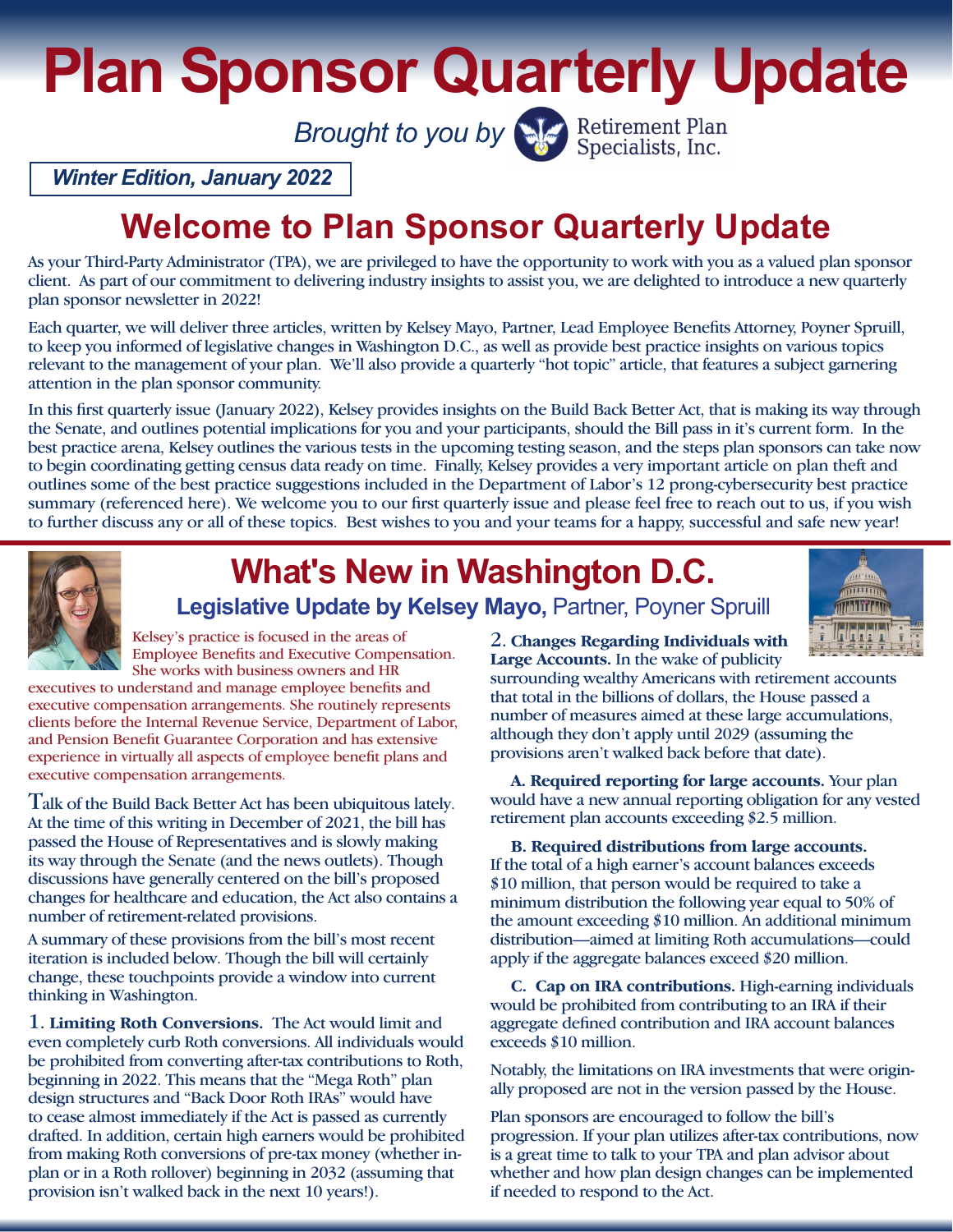### **Best Practices for Plan Sponsors: Gearing Up for Testing Season**

**by Kelsey Mayo, Partner, Poyner Spruill** 

As the holiday season draws to a close, what better way to ring in the new year than by getting ready for a different type of season: plan testing season! Though this season comes with less lights and fewer sparkles than the season preceding it, it too can be a time for reflection and growth.

#### **What does "testing season" mean?**



Qualified plans provide great tax benefits—a tax deferral for participants and an immediate deduction for plan sponsors. In exchange for these benefits, the plan

must jump through a number of hoops, including annual testing. These annual tests will include some or all of the following:

- b **Nondiscrimination (ADP/ACP/401(a)(4)) Testing:** These tests look at contributions made for both highly compensated employees**<sup>1</sup>** (HCEs) and non-highly compensated employees (NHCEs) to determine whether the plan is impermissibly discriminating in favor of HCEs. The ADP ("Actual Deferral Percentage") test compares average deferrals made by HCEs to those made by NCHEs. The ACP ("Actual Contribution Percentage") tests compares matching contributions received and after-tax contributions made by HCEs to those received and made by NCHEs. And the  $401(a)(4)$ test looks at whether other benefits (such as defined benefit plans or profit sharing contributions) sufficiently benefit NHCEs. Safe harbor plans may automatically satisfy one or more of these tests.
- **Top Heavy Testing:** This test looks at total benefits or assets in a plan, to determine whether key employees**<sup>2</sup>** have a disproportionate amount of assets as compared to non-key employees. This generally looks to see whether key employees hold more than 60% of such benefits or assets.
- b **Coverage Testing:**: This test looks to see whether the plan benefits the required amount of non-HCEs.
- Annual Additions Testing: This test looks to see whether the total amount of benefits for a participant is within IRS statutory limits. The annual contribution limit for defined contribution plans in 2022 is \$61,000 (\$67,500 for those eligible for catch-up contributions). The annual benefit limit for defined benefits plans in 2022 is \$245,000.
- **Annual Deferral Limit:** This test looks to see whether the total amount a participant has deferred during the plan year is within IRS statutory limits. The annual deferral limit in 2022 is \$20,500 (\$27,000 for those eligible for catch-up contributions).
- **Allowable Deduction Testing:** This test looks at total employer contributions in a plan year to determine whether the employer has contributed more than 25% of the total of all participants' compensation for the plan year to the plan.

#### **I have a safe harbor plan, so am I subject to testing season?**

Being a safe harbor plan, however, does not exempt a plan from all testing. Safe harbor plans do generally automatically satisfy the ADP and/or ACP tests. Some safe harbor plans may also be exempt from top heavy testing. However, the other tests noted above do apply. Therefore, it is equally important for safe harbor plans to be tested.

#### **What are some best practices to make sure I'm ready to take full advantage of this season?**

The most important thing a plan sponsor can do is to provide complete and accurate census data (and as soon as possible after year end). Testing errors often occur because incomplete data is provided. Common errors include not providing data for the entire employee population, providing incomplete compensation information, and not identifying companies that are related (particularly if ownership has changed or the owner or the owner's spouse has sold/acquired an interest in another business). (continued on next page)

**1** A highly compensated employee is generally one who either: (1) owns more than 5% of the company sponsoring the plan at any time during the current or previous year or (2) satisfied an income threshold in the prior year. This income threshold is indexed annually. In 2022, you would look to see whether the employee made more than \$130,000 in 2021. Employers can also make top-paid group elections. See Code Section 414(q).

**2** A key employee is generally one who: (1) owns more than 5% of the company sponsoring the plan, (2) owns more than 1% of the company sponsoring the plan and makes more than \$150,000 annually, or (3) is an officer of the company sponsoring the plan and makes more than \$200,000 in 2022 (indexed annually).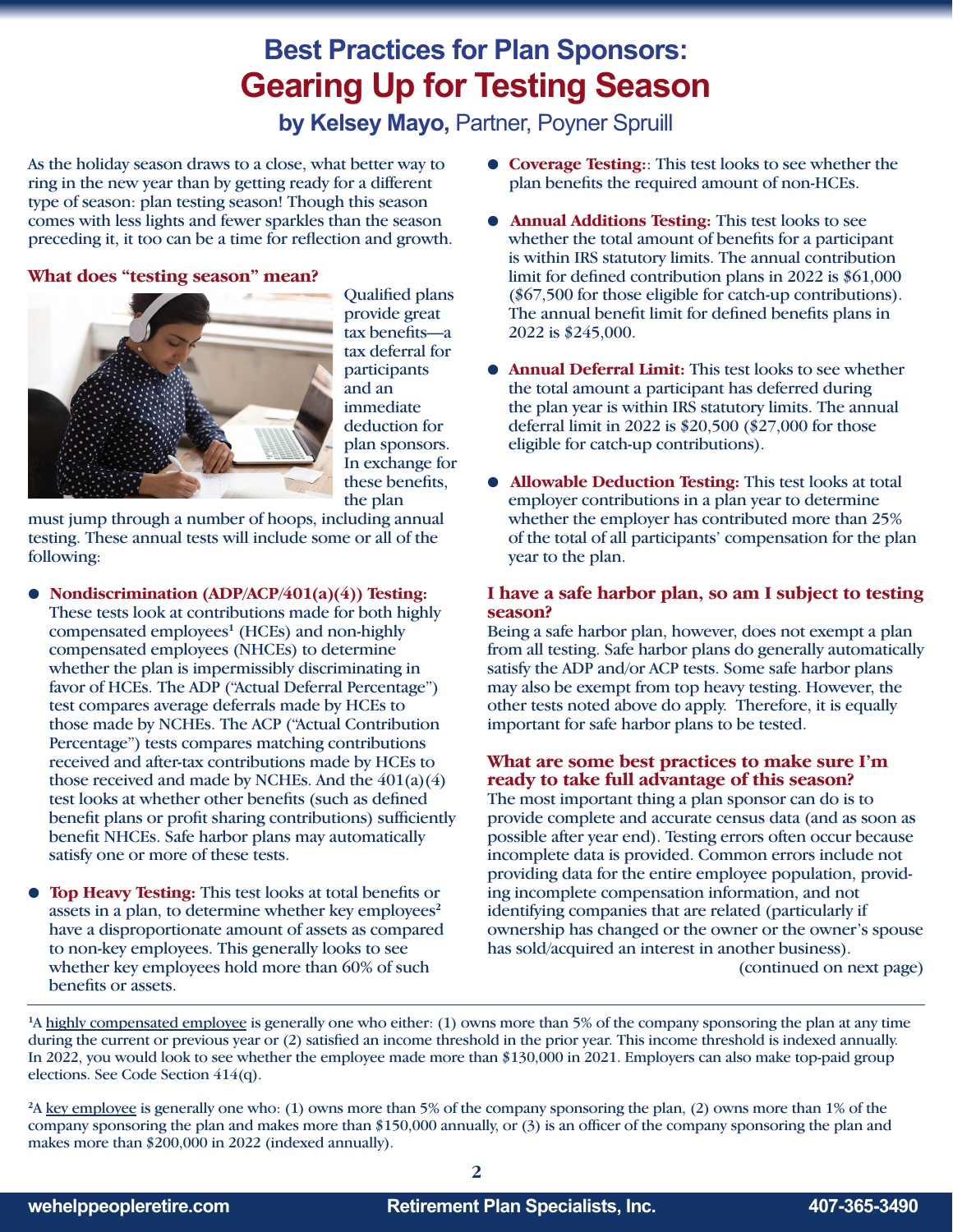#### **Gearing Up for Testing Season (continued)**

Reach out to your TPA and advisor now to begin coordinating on census data preparation. Does your TPA need information presented differently than last year? Do you have the information required, and is it complete? Start working now to get census data ready on time.

After testing is complete, reflect: How did plan administration go this past year? Did we uncover any errors during testing? What practices can we put in place now to avoid these errors in the future?



Testing season can be stressful, but careful planning can help ensure that it runs as smoothly as possible. Your TPA and advisor partners are here to provide support along the way!

**What if a test is failed or an error is discovered?**

While no one likes to hear they failed, take heart, it is common to discover a testing failure (and sometimes to discover other errors as well)! Now is the best time to find and correct these things.

For example, if ADP and ACP testing reveals excess contributions to HCEs, you can refund those excess contributions without excise taxes so long as the contribution is made within two and a half months after the end of the plan year (March 15th for calendar year plans).

Errors caught quickly are also often eligible for selfcorrection under the IRS's self correction program (SCP) part of its Employee Plans Compliance Resolution System (EPCRS).

Thus, it is vital to get that accurate and complete census data in early to preserve your best options. Talk to your TPA now about any changes that have occurred and any questions you have. Working together you will have a successful season!



**3**